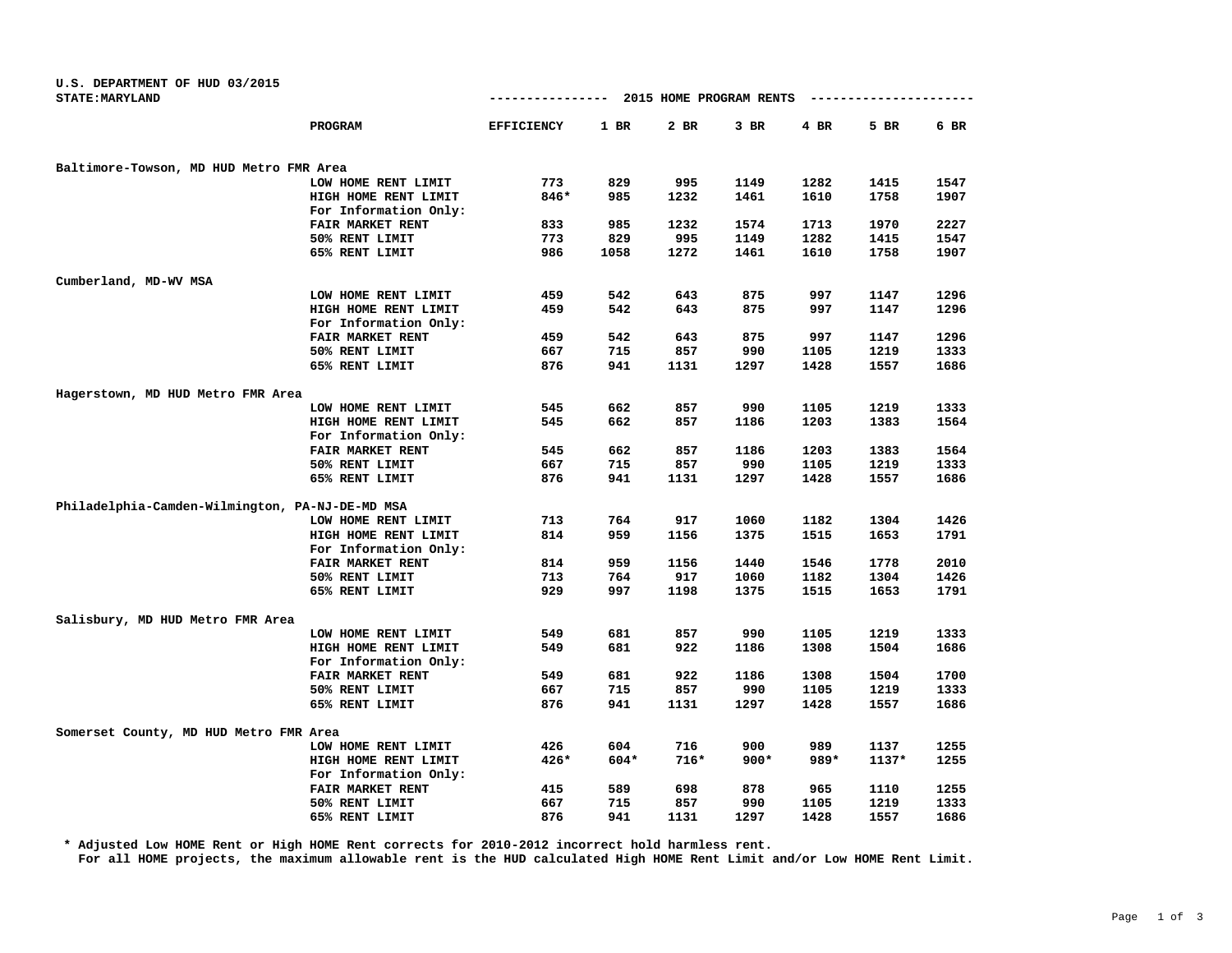| <b>STATE: MARYLAND</b>                                       |                       | ---------------- 2015 HOME PROGRAM RENTS |        |      |        |        | ----------------- |        |
|--------------------------------------------------------------|-----------------------|------------------------------------------|--------|------|--------|--------|-------------------|--------|
|                                                              | PROGRAM               | <b>EFFICIENCY</b>                        | $1$ BR | 2 BR | $3$ BR | 4 BR   | 5 BR              | $6$ BR |
| Washington-Arlington-Alexandria, DC-VA-MD HUD Metro FMR Area |                       |                                          |        |      |        |        |                   |        |
|                                                              | LOW HOME RENT LIMIT   | 956                                      | 1024   | 1228 | 1420   | 1583   | 1748              | 1911   |
|                                                              | HIGH HOME RENT LIMIT  | 1165                                     | 1230   | 1458 | 1727   | 1906   | 2085              | 2264   |
|                                                              | For Information Only: |                                          |        |      |        |        |                   |        |
|                                                              | FAIR MARKET RENT      | 1167                                     | 1230   | 1458 | 1951   | 2451   | 2819              | 3186   |
|                                                              | 50% RENT LIMIT        | 956                                      | 1024   | 1228 | 1420   | 1583   | 1748              | 1911   |
|                                                              | 65% RENT LIMIT        | 1165                                     | 1250   | 1502 | 1727   | 1906   | 2085              | 2264   |
| Caroline County, MD                                          |                       |                                          |        |      |        |        |                   |        |
|                                                              | LOW HOME RENT LIMIT   | 617                                      | 622    | 841  | 990    | 1105   | 1219              | 1333   |
|                                                              | HIGH HOME RENT LIMIT  | 617                                      | 622    | 841  | 1120   | 1257   | 1446              | 1634   |
|                                                              | For Information Only: |                                          |        |      |        |        |                   |        |
|                                                              | FAIR MARKET RENT      | 617                                      | 622    | 841  | 1120   | 1257   | 1446              | 1634   |
|                                                              | 50% RENT LIMIT        | 667                                      | 715    | 857  | 990    | 1105   | 1219              | 1333   |
|                                                              | 65% RENT LIMIT        | 876                                      | 941    | 1131 | 1297   | 1428   | 1557              | 1686   |
| Dorchester County, MD                                        |                       |                                          |        |      |        |        |                   |        |
|                                                              | LOW HOME RENT LIMIT   | 649                                      | 680    | 836  | 990    | 1105   | 1219              | 1333   |
|                                                              | HIGH HOME RENT LIMIT  | 649                                      | 680    | 836  | 1041   | 1117   | 1285              | 1452   |
|                                                              | For Information Only: |                                          |        |      |        |        |                   |        |
|                                                              | FAIR MARKET RENT      | 649                                      | 680    | 836  | 1041   | 1117   | 1285              | 1452   |
|                                                              | 50% RENT LIMIT        | 667                                      | 715    | 857  | 990    | 1105   | 1219              | 1333   |
|                                                              | 65% RENT LIMIT        | 876                                      | 941    | 1131 | 1297   | 1428   | 1557              | 1686   |
| Garrett County, MD                                           |                       |                                          |        |      |        |        |                   |        |
|                                                              | LOW HOME RENT LIMIT   | 508                                      | 545    | 654  | 832    | 934    | 1074              | 1214   |
|                                                              | HIGH HOME RENT LIMIT  | 508                                      | 545    | 654  | 832    | $934*$ | $1074*$           | 1214*  |
|                                                              | For Information Only: |                                          |        |      |        |        |                   |        |
|                                                              | FAIR MARKET RENT      | 508                                      | 545    | 654  | 832    | 874    | 1005              | 1136   |
|                                                              | 50% RENT LIMIT        | 667                                      | 715    | 857  | 990    | 1105   | 1219              | 1333   |
|                                                              | 65% RENT LIMIT        | 876                                      | 941    | 1131 | 1297   | 1428   | 1557              | 1686   |
| Kent County, MD                                              |                       |                                          |        |      |        |        |                   |        |
|                                                              | LOW HOME RENT LIMIT   | 636                                      | 640    | 857  | 990    | 1105   | 1219              | 1333   |
|                                                              | HIGH HOME RENT LIMIT  | 636                                      | 640    | 866  | 1139   | 1428   | 1557              | 1686   |
|                                                              | For Information Only: |                                          |        |      |        |        |                   |        |
|                                                              | FAIR MARKET RENT      | 636                                      | 640    | 866  | 1139   | 1534   | 1764              | 1994   |
|                                                              | 50% RENT LIMIT        | 667                                      | 715    | 857  | 990    | 1105   | 1219              | 1333   |
|                                                              | 65% RENT LIMIT        | 876                                      | 941    | 1131 | 1297   | 1428   | 1557              | 1686   |
| St. Mary's County, MD                                        |                       |                                          |        |      |        |        |                   |        |
|                                                              | LOW HOME RENT LIMIT   | 834                                      | 897    | 1077 | 1244   | 1388   | 1531              | 1674   |
|                                                              | HIGH HOME RENT LIMIT  | 834                                      | 1045   | 1239 | 1584   | 1748   | 1909              | 2071   |
|                                                              | For Information Only: |                                          |        |      |        |        |                   |        |
|                                                              | FAIR MARKET RENT      | 834                                      | 1045   | 1239 | 1801   | 2187   | 2515              | 2843   |
|                                                              | 50% RENT LIMIT        | 837                                      | 897    | 1077 | 1244   | 1388   | 1531              | 1674   |
|                                                              | 65% RENT LIMIT        | 1069                                     | 1147   | 1378 | 1584   | 1748   | 1909              | 2071   |

**U.S. DEPARTMENT OF HUD 03/2015**

**\* Adjusted Low HOME Rent or High HOME Rent corrects for 2010-2012 incorrect hold harmless rent. For all HOME projects, the maximum allowable rent is the HUD calculated High HOME Rent Limit and/or Low HOME Rent Limit.**